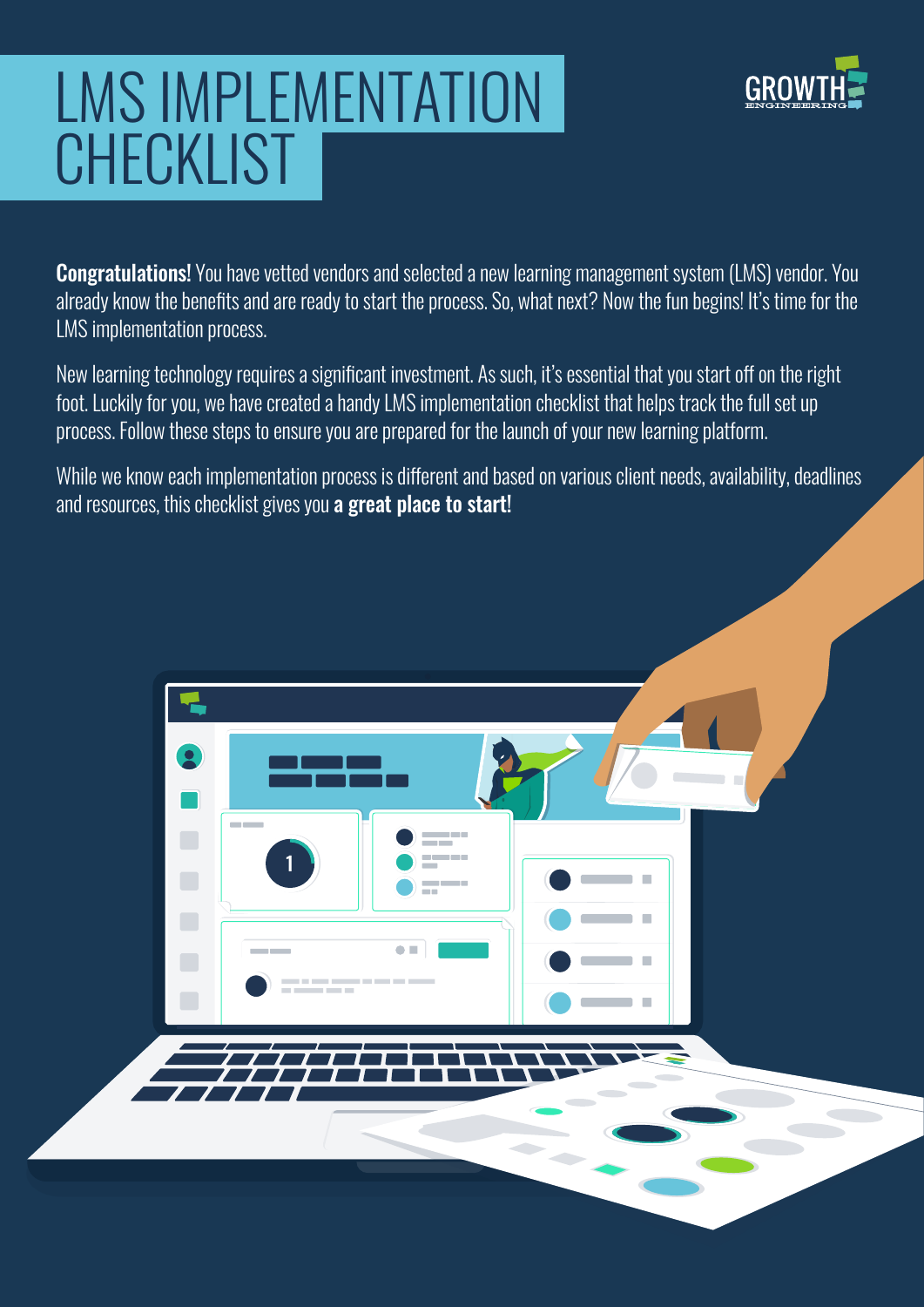# 1. Create A Strategy

Success starts with a proper strategy. Fail to prepare and prepare to fail. At this stage, you should be working on the blueprint for your project, rallying resources and setting success criteria.

Take time to understand who should be involved and how much of their time they will need to commit to the success of the programme.

Determine goals and objectives for your learning transformation. Conducting a training needs analysis will help you to do this.

Set measures to understand what success looks like.

Identify the scope of the project to understand the resources you need. Don't undercook or over-egg it!

# 2. Find Your Epic Meaning

Delivering training is a great opportunity for meaningful internal branding. By linking learning to your company's mission and values, you can unlock deeper levels of relevance and drive learner motivation. As such, at this stage, you should ensure your LMS resonates with your learners.

| Define your brand and concept for the LMS.   |
|----------------------------------------------|
| Name your LMS.                               |
| Define the look for your LMS.                |
| Define the feel for your LMS.                |
| Link learning initiatives to your company's: |
| Mission.                                     |
| Vision.                                      |
| And Values.                                  |

#### 3. Prepare Your Timeline

After you have identified the scope of your project, you'll want to create a realistic timeline that details when each task needs to be carried out.



Work with your vendor to establish a clear project plan.

Allow 4 to 12 weeks for full implementation, depending on the complexity.

# 4. Participate in Administrator Training

With so much to learn, administrator training is hugely important. The more you know, the more confident you'll feel when it comes to rolling out new content or entire training initiatives! As such, at this stage, you should ensure you participate in all relevant admin training.

| Get familiar with the features your new platform |
|--------------------------------------------------|
| offers.                                          |



Map out all the use cases across the business to the functionality available on the LMS.



Read and understand all project documentation.

#### 5. Data Integration

The long-term success of your LMS implementation is often as much about technology integration as it is about delivering learning content.

|  | - 1<br>٠ |
|--|----------|
|  |          |

lentify necessary integrations.

Ensure stakeholder buy-in.

Identify the system of record for each data set.

Get a clear understanding of the data your new LMS will need.

Make sure your project team has the technical expertise needed for any integration setup.

|  |  |  |  | Identify the need for custom integrations. |
|--|--|--|--|--------------------------------------------|
|--|--|--|--|--------------------------------------------|

# 6. Site Configuration

Whether you are implementing an LMS for the first time or switching from another platform, a key decision centres on which courses, data and instructional assets you need.

Identify what user demographic data you need to set up user groups.

Assign training and learning initiatives to different learner groups.

Identify the best people for administrator roles.

Ensure your users have the appropriate access permissions.

Take time to determine your reporting requirements.

#### 7. Create Your Engagement Plan

At this stage, you should focus on identifying and familiarising yourself with how you can ensure your learners are engaged to keep using the LMS and continuing their learning journey.

Get familiar with the available social learning features.

- Social Feed.
- Live Chat.
- Clubs.
- Groups.
- Experts Area.

Get familiar with the available gamification features.

Experience Points (XP).

Achievements.

Badges.

Rewards.

Leaderboard.

Identify how you can personalise learning for your end-users.